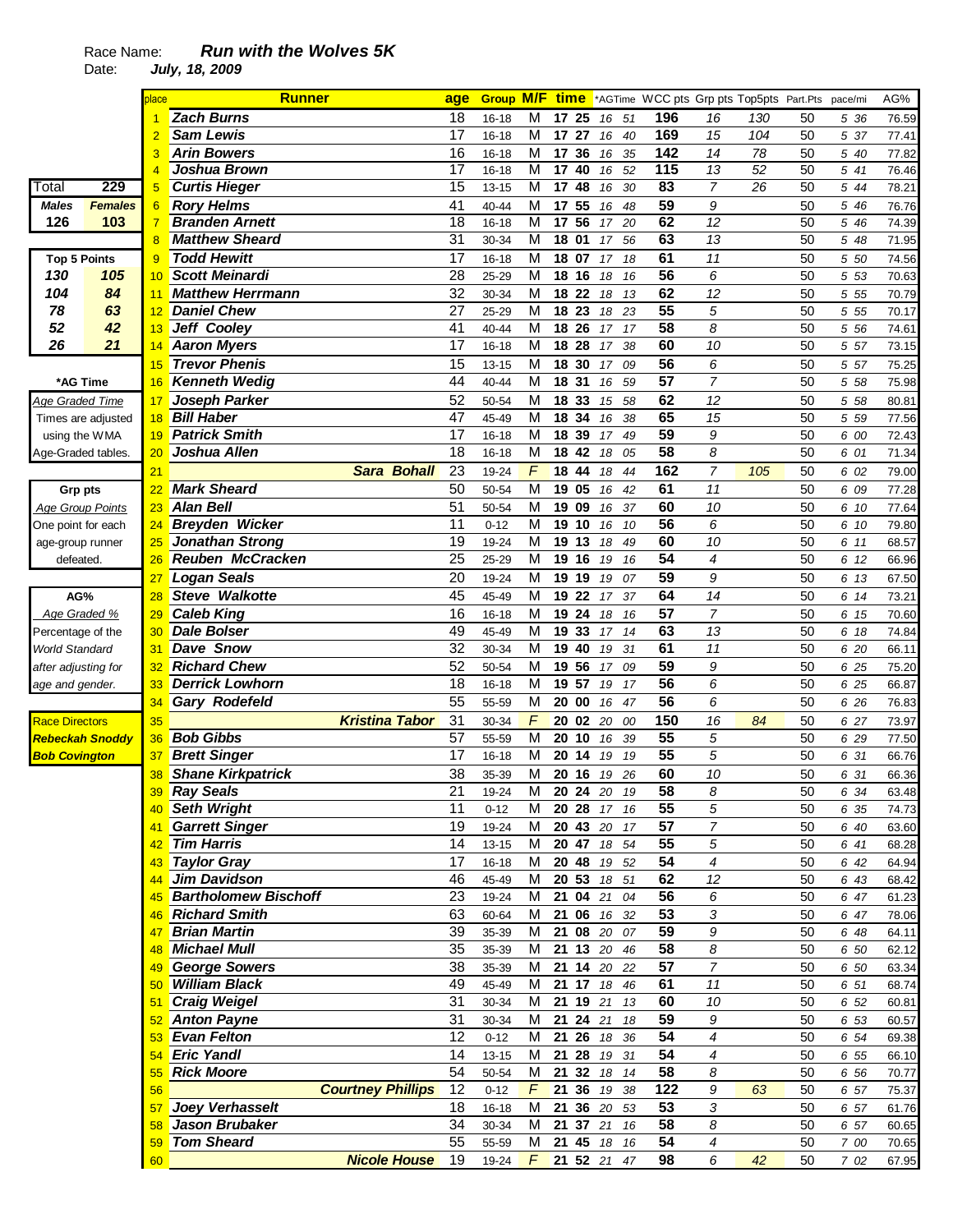| place | <b>Runner</b>           |                       | age             | <b>Group</b> | M/F            | <u>time</u> |       |             |    | *AGTime WCC pts Grp pts Top5pts Part.Pts pace/mi |                  |    |    |         | AG%   |
|-------|-------------------------|-----------------------|-----------------|--------------|----------------|-------------|-------|-------------|----|--------------------------------------------------|------------------|----|----|---------|-------|
| 61    |                         | <b>Kate Schamel</b>   | 37              | 35-39        | F              | 21          | 54    | 21          | 27 | 84                                               | 13               | 21 | 50 | 7 03    | 69.01 |
| 62    | <b>Jesse Yandl</b>      |                       | 15              | $13 - 15$    | M              | 21          | 55    | 20          | 18 | 53                                               | 3                |    | 50 | 7 03    | 63.52 |
| 63    | <b>Kevin Lingg</b>      |                       | 33              | 30-34        | М              | 21          | 56    | 21          | 41 | 57                                               | $\overline{7}$   |    | 50 | 7 04    | 59.50 |
| 64    | <b>James Thomason</b>   |                       | 15              | $13 - 15$    | M              | 22          | 00    | 20          | 23 | 52                                               | 2                |    | 50 | 7 05    | 63.28 |
| 65    | <b>Don Heaslip</b>      |                       | 42              | 40-44        | M              | 22 05       |       | 20          | 34 | 56                                               | 6                |    | 50 | 7 06    | 62.74 |
| 66    | <b>Keith Webster</b>    |                       | 44              | $40 - 44$    | M              | 22          | 10    | 20          | 19 | 55                                               | 5                |    | 50 | 7 08    | 63.47 |
| 67    | <b>Adam Scott</b>       |                       | 34              | 30-34        | M              | 22          | 18    | 21          | 57 | $\overline{56}$                                  | 6                |    | 50 | 711     | 58.79 |
| 68    |                         | <b>Brenda Burns</b>   | $\overline{51}$ | 50-54        | $\overline{F}$ | 22          | 20    | 19          | 01 | 52                                               | $\overline{c}$   |    | 50 | 711     | 77.85 |
| 69    |                         | <b>Abby Oliver</b>    | 14              | $13 - 15$    | $\overline{F}$ | 22          | 22    | 21          | 04 | $\overline{59}$                                  | 9                |    | 50 | 712     | 70.25 |
| 70    | <b>Frank Donahue</b>    |                       | 48              | 45-49        | M              | 22          | 27    | 19          | 57 | 60                                               | 10               |    | 50 | 714     | 64.65 |
| 71    | <b>Geoff Williams</b>   |                       | 40              | 40-44        | M              | 22          | 29    | 21          | 15 | $\overline{54}$                                  | 4                |    | 50 | 714     | 60.71 |
| 72    | <b>Damien Nevoret</b>   |                       | 33              | 30-34        | M              | 22          | 30    | 22          | 14 | 55                                               | 5                |    | 50 | 715     | 58.00 |
| 73    | <b>Devin Stockton</b>   |                       | 16              | $16 - 18$    | M              | 22          | 41    | 21          | 22 | 52                                               | $\overline{c}$   |    | 50 | 7 18    | 60.38 |
| 74    | <b>Brian Hewitt</b>     |                       | 36              | 35-39        | M              | 22          | 49    | 22          | 12 | 56                                               | 6                |    | 50 | 721     | 58.11 |
| 75    | <b>Audrey Webster</b>   |                       | 15              | $13 - 15$    | $\sqrt{2}$     | 22 51       |       | 21          | 49 | 58                                               | 8                |    | 50 | 721     | 67.82 |
| 76    | <b>Kyle Frost</b>       |                       | 21              | 19-24        | M              | 22          | 52    | 22          | 47 | 55                                               | 5                |    | 50 | 7 22    | 56.63 |
| 77    |                         | <b>Shelly Haber</b>   | 46              | 45-49        | F              | 23          | 00    | 20          | 51 | 56                                               | 6                |    | 50 | 7 24    | 71.00 |
| 78    | <b>Ronnie Lindley</b>   |                       | 53              | 50-54        | M              | 23          | 02    | 19          | 40 | 57                                               | 7                |    | 50 | 7 25    | 65.61 |
| 79    | <b>Darrin Dolehanty</b> |                       | 45              | 45-49        | М              | 23          | 02    | 20          | 57 | 59                                               | 9                |    | 50 | 7 25    | 61.55 |
| 80    | <b>Adam Batstone</b>    |                       | 24              | 19-24        | M              | 23          | 04    | 23          | 04 | $\overline{54}$                                  | 4                |    | 50 | 7 25    | 55.92 |
| 81    | <b>Brad Pitcher</b>     |                       | 39              | 35-39        | M              | 23          | 06    | 21          | 59 | $\overline{55}$                                  | 5                |    | 50 | 7 26    | 58.65 |
| 82    | <b>Grahm Selm</b>       |                       | 24              | 19-24        | M              | 23          | 07    | 23          | 07 | $\overline{53}$                                  | 3                |    | 50 | 7 26    | 55.80 |
| 83    | <b>Rod Waltz</b>        |                       | 48              | 45-49        | M              | 23          | 07    | 20          | 33 | $\overline{58}$                                  | 8                |    | 50 | 7 26    | 62.79 |
| 84    |                         | <b>Tiffany Mull</b>   | 34              | 30-34        | $\overline{F}$ | 23          | 08    | 22          | 57 | 65                                               | 15               |    | 50 | 7 27    | 64.50 |
| 85    |                         | <b>Arlene Berger</b>  | 33              | 30-34        | $\overline{F}$ | 23          | 08    | 23          | 01 | 64                                               | 14               |    | 50 | 7 27    | 64.31 |
| 86    | <b>Heather Herrmann</b> |                       | 28              | 25-29        | $\overline{F}$ | 23          | 10    | 23          | 10 | 58                                               | 8                |    | 50 | 7 27    | 63.88 |
| 87    | <b>Alex Miles</b>       |                       | 21              | 19-24        | М              | 23          | 11    | 23          | 06 | 52                                               | 2                |    | 50 | 7 28    | 55.86 |
| 88    |                         | <b>Sandy Grubb</b>    | 43              | 40-44        | F              | 23          | 16    | 21          | 47 | 64                                               | 14               |    | 50 | 7 29    | 67.92 |
| 89    |                         | <b>Stacy Braff</b>    | 47              | 45-49        | F              | 23          | 18    | 20          | 52 | 55                                               | 5                |    | 50 | 7 30    | 70.95 |
| 90    | <b>Steve Fryman</b>     |                       | 24              | 19-24        | M              | 23          | 43    | 23          | 43 | 51                                               | $\mathbf{1}$     |    | 50 | 7 38    | 54.39 |
| 91    | <b>Michael Payne</b>    |                       | $\overline{28}$ | $25 - 29$    | M              | 23          | 53    | 23          | 53 | 53                                               | 3                |    | 50 | 741     | 54.02 |
| 92    | <b>Mark Cox</b>         |                       | 32              | 30-34        | M              | 23          | 56    | 23          | 45 | $\overline{54}$                                  | 4                |    | 50 | 742     | 54.32 |
| 93    | <b>Kim Bullerdick</b>   |                       | 55              | 55-59        | M              | 24          | 02    | 20          | 11 | 53                                               | 3                |    | 50 | 744     | 63.94 |
| 94    | <b>Terry Dryden</b>     |                       | 50              | 50-54        | M              | 24          | 07    | 21          | 06 | $\overline{56}$                                  | 6                |    | 50 | 7 46    | 61.15 |
| 95    | <b>Chad Bell</b>        |                       | 16              | $16 - 18$    | M              | 24          | 09    | 22          | 45 | 51                                               | 1                |    | 50 | 7 46    | 56.71 |
| 96    | <b>Raymond Blevins</b>  |                       | 51              | 50-54        | M              | 24          | 13    | 21          | 01 | $\overline{55}$                                  | 5                |    | 50 | 7 48    | 61.40 |
| 97    |                         | <b>Danielle Chew</b>  | 27              | 25-29        | F              | 24          | 14    | 24          | 14 | 57                                               | $\overline{7}$   |    | 50 | 7 48    | 61.07 |
| 98    | <b>George Stallings</b> |                       | 60              | 60-64        | M              | 24 20       |       | 19          | 34 | $\overline{52}$                                  | $\overline{c}$   |    | 50 | 7 50    | 65.91 |
|       | 99 Bill Quigg           |                       | $\overline{37}$ | 35-39        | М              |             |       | 24 23 23 34 |    | 54                                               | 4                |    | 50 | $7\,51$ | 54.76 |
| 100   |                         | <b>Allison Hester</b> | 16              | 16-18        | F              |             |       | 24 25 23 37 |    | 55                                               | 5                |    | 50 | 7 52    | 62.68 |
|       | 101 JR McMullen         |                       | 30              | 30-34        | М              |             | 24 30 | 24 26       |    | 53                                               | $\sqrt{3}$       |    | 50 | 7 53    | 52.79 |
|       | 102 Anton Payne         |                       | 50              | 50-54        | M              |             |       | 24 33 21    | 28 | 54                                               | $\boldsymbol{4}$ |    | 50 | 7 54    | 60.07 |
| 103   |                         | <b>Kelly Weaver</b>   | 36              | 35-39        | F              |             |       | 24 33 24    | 10 | 62                                               | 12               |    | 50 | 7 54    | 61.26 |
|       | 104 Kevin Gramman       |                       | 46              | 45-49        | M              |             |       | 24 35 22    | 12 | 57                                               | 7                |    | 50 | 7 55    | 58.12 |
| 105   | <b>Jessica McKinney</b> |                       | 32              | 30-34        | F              |             |       | 24 44 24    | 40 | 63                                               | 13               |    | 50 | 7 58    | 60.01 |
|       | 106 Jay Day             |                       | 38              | 35-39        | М              |             | 24 47 | 23          | 46 | 53                                               | 3                |    | 50 | 7 59    | 54.27 |
| 107   |                         | <b>Gwynne Justice</b> | 40              | $40 - 44$    | F              | 24 51       |       | 23          | 53 | 63                                               | 13               |    | 50 | 7 59    | 61.99 |
| 108   |                         | <b>Sara Kibbey</b>    | 15              | $13 - 15$    | F              | 24 58       |       | 23          | 51 | 57                                               | $\overline{7}$   |    | 50 | 8 02    | 62.07 |
|       | 109 Jake Schamel        |                       | 12              | $0 - 12$     | М              |             |       | 25 12 21    | 52 | 53                                               | 3                |    | 50 | 8 07    | 59.01 |
| 110   |                         | <b>Kelly Day</b>      | 43              | $40 - 44$    | F              | 25 14       |       | 23          | 38 | 62                                               | 12               |    | 50 | 8 07    | 62.63 |
| 111   |                         | <b>Mindy Ward</b>     | 38              | 35-39        | F              |             |       | 25 16 24 36 |    | 61                                               | 11               |    | 50 | 8 08    | 60.16 |
|       | 112 Greg Saulmon        |                       | 49              | 45-49        | M              | 25 21       |       | 22 21       |    | 56                                               | 6                |    | 50 | 8 10    | 57.72 |
|       | 113 Steve Lair          |                       | 42              | $40 - 44$    | M              |             |       | 25 22 23    | 37 | 53                                               | 3                |    | 50 | 8 10    | 54.62 |
| 114   |                         | <b>Alexa Lingg</b>    | 13              | 13-15        | F              |             |       | 25 25 23 33 |    | 56                                               | 6                |    | 50 | 8 11    | 62.84 |
|       | 115 Seth Bischoff       |                       | 28              | 25-29        | M              |             |       | 25 44 25 44 |    | 52                                               | $\overline{c}$   |    | 50 | 8 17    | 50.13 |
|       | 116 Jordan Kearney      |                       | 18              | $16 - 18$    | M              | 25 46       |       | 24 55       |    | 50                                               | 0                |    | 50 | 8 18    | 51.77 |
| 117   | <b>Tonya Burroughs</b>  |                       | 22              | 19-24        | $\digamma$     |             | 25 47 | 25 47       |    | 55                                               | 5                |    | 50 | 8 18    | 57.40 |
|       | 118 Hennie Van Nierkerk |                       | 46              | 45-49        | M              | 25 59       |       | 23 27       |    | 55                                               | 5                |    | 50 | 8 2 2   | 54.99 |
| 119   |                         | <b>Payton Waltz</b>   | 12              | $0 - 12$     | F              |             |       | 25 59 23 37 |    | 58                                               | 8                |    | 50 | 8 2 2   | 62.65 |
|       | 120 Aaron Bischoff      |                       | 24              | 19-24        | м              |             |       | 26 00 26 00 |    | 50                                               | 0                |    | 50 | 8 2 2   | 49.62 |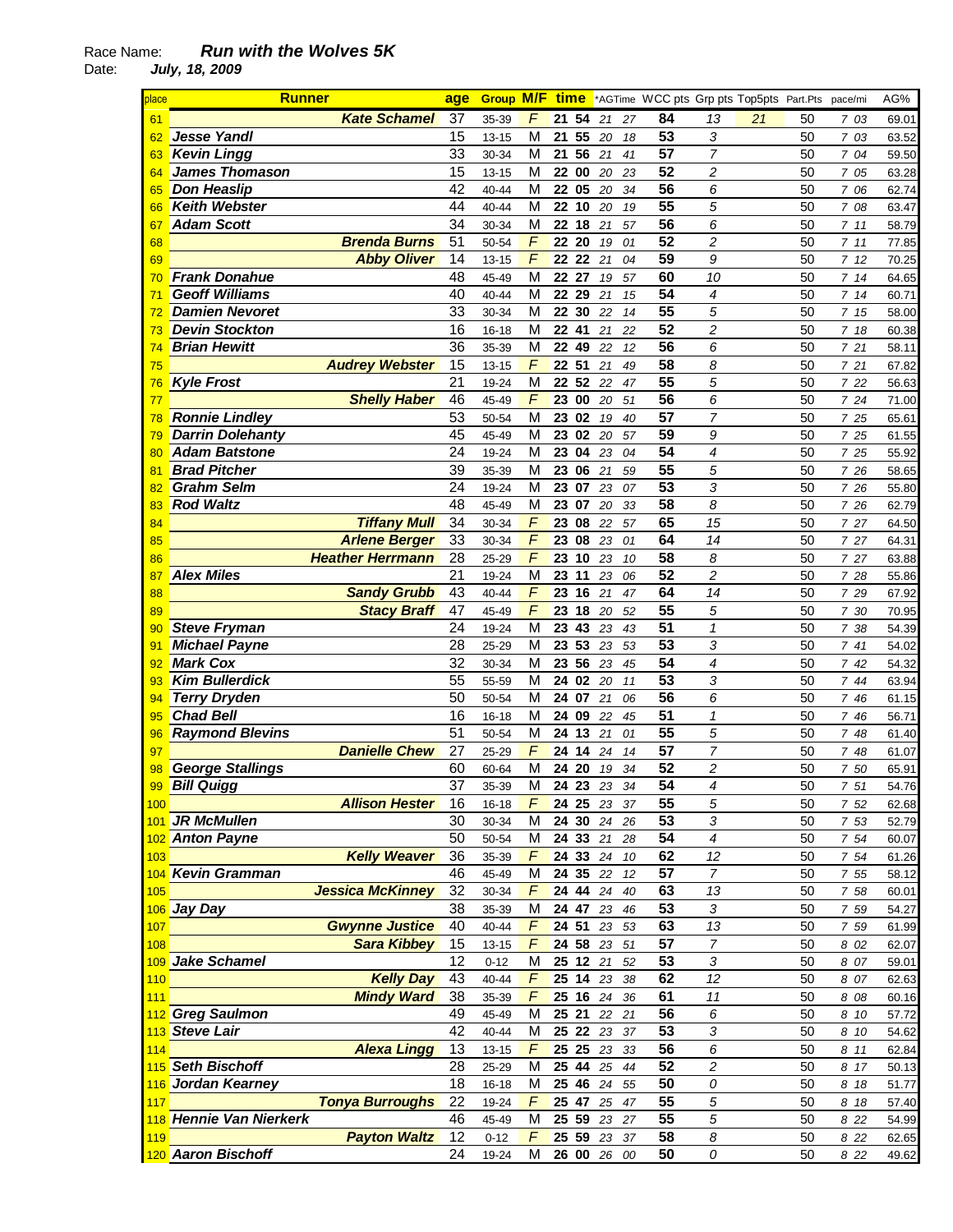| place      | <b>Runner</b>                              | age      | <b>Group M/F</b>   |                | <u>time</u> |                      |          |                 |                          | *AGTime WCC pts Grp pts Top5pts Part.Pts | pace/mi      | AG%            |
|------------|--------------------------------------------|----------|--------------------|----------------|-------------|----------------------|----------|-----------------|--------------------------|------------------------------------------|--------------|----------------|
|            | 121 Greg Kurtz                             | 52       | 50-54              | M              | 26 09       | 22                   | 30       | 53              | 3                        | 50                                       | 8 25         | 57.32          |
|            | 122 Neil Sabine                            | 56       | 55-59              | M              | 26          | 11<br>21             | 48       | 52              | 2                        | 50                                       | 8 26         | 59.19          |
| 123        | <b>Tom Pennington</b>                      | 52       | 50-54              | M              | 26 23       | 22                   | 42       | 52              | $\overline{c}$           | 50                                       | 8 30         | 56.81          |
| 124        | <b>Michelle Dafler</b>                     | 31       | 30-34              | F              | 26 26       | 26                   | 24       | 62              | 12                       | 50                                       | 8 30         | 56.06          |
| 125        | <b>Sarah Smith</b>                         | 30       | 30-34              | F              | 26 31       | 26                   | 31       | 61              | 11                       | 50                                       | 8 32         | 55.83          |
| 126        | <b>Shulamite Wan</b>                       | 25       | 25-29              | $\overline{F}$ | 26 41       | 26                   | 41       | 56              | 6                        | 50                                       | 8 35         | 55.47          |
| 127        | <b>Amy Decker</b>                          | 43       | 40-44              | $\overline{F}$ | 26          | 42<br>25             | 00       | 61              | 11                       | 50                                       | 8 36         | 59.19          |
| 128        | <b>Kalob Friend</b>                        | 13       | $13 - 15$          | M              | 27          | 00<br>24             | 01       | 51              | 1                        | 50                                       | 8 41         | 53.72          |
| 129        | <b>Leslie Rogers</b>                       | 34       | 30-34              | F              | 27          | 01<br>26             | 48       | 60              | 10                       | 50                                       | 8 42         | 55.23          |
| 130        | <b>Erica Taylor</b>                        | 13       | $13 - 15$          | F              | 27          | 05<br>25             | 06       | 55              | 5                        | 50                                       | 8 43         | 58.97          |
| 131        | <b>Emily Lacey</b>                         | 16       | $16 - 18$          | F              | 27          | 08<br>26             | 14       | 54              | 4                        | 50                                       | 8<br>44      | 56.41          |
| 132        | <b>Rachel Seals</b>                        | 18       | $16 - 18$          | F              | 27          | 10<br>26             | 53       | 53              | 3                        | 50                                       | 8 45         | 55.07          |
| 133        | <b>Lori Bolser</b>                         | 37       | 35-39              | F              | 27          | 14<br>26             | 40       | 60              | 10                       | 50                                       | 8 46         | 55.49          |
| 134        | <b>Katie Lahmann</b>                       | 15       | $13 - 15$          | F              | 27          | 21<br>26             | 07       | 54              | 4                        | 50                                       | 8 48         | 56.66          |
| 135        | <b>Brenda Baumer</b>                       | 45       | 45-49              | F              | 27 23       | 25                   | 07       | 54              | 4                        | 50                                       | 8 49         | 58.94          |
| 136        | Jenna Schneider                            | 18       | $16 - 18$          | $\sqrt{2}$     | 27          | 25<br>27             | 07       | 52              | $\overline{c}$           | 50                                       | 8 49         | 54.57          |
| 137        | <b>Darlene Black</b>                       | 47       | 45-49              | F              | 27          | 27<br>24             | 35       | 53              | 3                        | 50                                       | 8 50         | 60.22          |
| 138        | <b>Jeff Manning</b>                        | 27       | 25-29              | М              | 27          | 33 27                | 33       | 51              | 1                        | 50                                       | 8 52         | 46.82          |
| 139        | <b>Denise Retz</b>                         | 30       | 30-34              | F              | 27          | 45 27                | 45       | 59              | 9                        | 50                                       | 8 56         | 53.35          |
| 140        | <b>Cherie Dolehanty</b>                    | 40       | 40-44              | F              | 27          | 48<br>26             | 43       | 60              | 10                       | 50                                       | 8 57         | 55.41          |
| 141        | <b>Natalie Mullins</b>                     | 12       | $0 - 12$           | F              | 27          | 58                   | 25 25    | $\overline{57}$ | $\overline{7}$           | 50                                       | 9 00         | 58.21          |
| 142        | <b>Julia Keene</b>                         | 12       | $0 - 12$           | F              | 27          | 59<br>25             | 26       | $\overline{56}$ | 6                        | 50                                       | 9 00         | 58.18          |
| 143        | <b>Hannah Bischoff</b>                     | 15       | $13 - 15$          | $\overline{F}$ | 28 09       | 26                   | 53       | $\overline{53}$ | 3                        | 50                                       | 9 04         | 55.05          |
| 144        | <b>Ron McFadden</b>                        | 54       | 50-54              | M              | 28          | 20<br>23             | 59       | $\overline{51}$ | $\mathbf{1}$             | 50                                       | 9 07         | 53.79          |
| 145        | <b>Emma Ross</b>                           | 13       | $13 - 15$          | $\sqrt{2}$     | 28 21       | 26                   | 16       | 52              | $\overline{c}$           | 50                                       | 9 07         | 56.34          |
| 146        | <b>Tom Carrico</b>                         | 56       | 55-59              | M              | 28          | 25<br>23             | 39       | $\overline{51}$ | $\mathcal I$             | 50                                       | 9 09         | 54.54          |
| 147        | <b>Kelsey Buehner</b>                      | 13       | $13 - 15$          | F              | 28          | 49<br>26             | 42       | 51              | 1                        | 50                                       | 9 17         | 55.43          |
| 148        | Tom Avery                                  | 38       | 35-39              | M              | 29          | 01<br>27             | 50       | 52              | $\overline{c}$           | 50                                       | 9 20         | 46.35          |
| 149        | <b>Carlena Ross</b>                        | 39       | 35-39              | F              | 29          | 01<br>28             | 05       | 59              | 9                        | 50                                       | 9 20         | 52.71          |
| 150        | <b>Dave Musser</b>                         | 47       | 45-49              | M              | 29 03       | 26                   | 01       | 54              | 4                        | 50                                       | 9 21         | 49.57          |
| 151        | <b>Lindsay Boatright</b>                   | 29       | 25-29              | F              | 29 06       | 29                   | 06       | 55<br>53        | 5                        | 50                                       | 9 22         | 50.86          |
| 152        | <b>Mark Barker</b>                         | 47       | 45-49              | M              | 29          | 08<br>26             | 06       |                 | 3                        | 50                                       | 9 23         | 49.43          |
| 153        | <b>Brad Saylor</b><br><b>Lindsey Young</b> | 25<br>24 | 25-29              | M<br>F         | 29<br>29    | 11<br>29<br>11<br>29 | 11       | 50<br>54        | 0<br>4                   | 50<br>50                                 | 9 24         | 44.20          |
| 154<br>155 | <b>Megan Cramer</b>                        | 16       | 19-24<br>$16 - 18$ | F              | 29          | 13<br>28             | 11<br>15 | 51              | 1                        | 50                                       | 9 24<br>9 24 | 50.71<br>52.38 |
| 156        | <b>Melanie McDaniel</b>                    | 44       | 40-44              | F              | 29          | 15<br>27             | 07       | 59              | 9                        | 50                                       | 9 25         | 54.58          |
| 157        | <b>D'Nette Musser</b>                      | 44       | 40-44              | F              | 29          | 17<br>27             | 09       | 58              | 8                        | 50                                       | 9 26         | 54.51          |
| 158        | <b>Heather Gramman</b>                     | 21       | 19-24              | F              | 29 23       | 29                   | 23       | 53              | 3                        | 50                                       | 9 27         | 50.37          |
| 159        | <b>Denise Selm</b>                         | 39       | 35-39              | $\mathcal{F}$  |             | 29 35 28 37          |          | 58              | 8                        | 50                                       | 9 31         | 51.70          |
| 160        | <b>Julie Clark</b>                         | 31       | 30-34              | F              |             | 29 46 29 44          |          | 58              | 8                        | 50                                       | 9 35         | 49.78          |
| 161        | <b>Judy Pierce</b>                         | 47       | 45-49              | $\digamma$     |             | 29 48 26             | 41       | 52              | $\overline{\mathbf{c}}$  | 50                                       | 9 36         | 55.47          |
| 162        | <b>Kara Newman</b>                         | 28       | 25-29              | F              |             | <b>29 50 29</b>      | 50       | 54              | $\boldsymbol{4}$         | 50                                       | 9 36         | 49.61          |
| 163        | Jan Parker                                 | 31       | 30-34              | F              |             | 30 01 29             | 59       | 57              | 7                        | 50                                       | 9 40         | 49.37          |
|            | 164 Adam Kibbey                            | 12       | $0 - 12$           | M              |             | 30 08 26 08          |          | 52              | $\boldsymbol{2}$         | 50                                       | 9 42         | 49.35          |
| 165        | <b>Traci Robinson</b>                      | 28       | 25-29              | $\digamma$     | 30 11       |                      | 30 11    | 53              | 3                        | 50                                       | 9 43         | 49.03          |
| 166        | Jenna Bertsch                              | 16       | $16 - 18$          | F              |             | 30 32 29             | 32       | $\overline{50}$ | 0                        | 50                                       | 9 50         | 50.13          |
|            | 167 Ryan Miller                            | 11       | $0 - 12$           | M              | 30 47       |                      | 25 58    | 51              | $\overline{1}$           | 50                                       | 9 54         | 49.69          |
| 168        | <b>Jane Barker</b>                         | 43       | 40-44              | $\overline{F}$ |             | 30 48 28 51          |          | 57              | $\overline{7}$           | 50                                       | 9 55         | 51.31          |
| <b>169</b> | <b>Kelsei Jackson</b>                      | 13       | $13 - 15$          | $\overline{F}$ |             | 30 54 28             | 38       | 50              | 0                        | 50                                       | 9 57         | 51.69          |
|            | 170 Brooks Tyre                            | 34       | 30-34              | M              |             | 31 09 30             | 39       | 52              | $\overline{c}$           | 50                                       | 10 02        | 42.09          |
| 171        | <b>Sara Tyre</b>                           | 31       | 30-34              | F              |             | 31 15 31             | 13       | 56              | 6                        | 50                                       | 10 04        | 47.42          |
| 172        | <b>Stacey Neal</b>                         | 37       | 35-39              | F              |             | 31 24 30             | 45       | 57              | $\overline{\mathcal{L}}$ | 50                                       | 10 06        | 48.13          |
| 173        | <b>Pamela Justice</b>                      | 39       | 35-39              | F              |             | 31 26 30 25          |          | 56              | 6                        | 50                                       | 10 07        | 48.66          |
|            | 174 Paul Railsback                         | 63       | 60-64              | М              |             | 32 14 25 15          |          | 51              | $\mathbf{1}$             | 50                                       | 10 22        | 51.10          |
|            | 175 Tom Vatter                             | 9        | $0 - 12$           | М              |             | 32 44 25             | 49       | 50              | 0                        | 50                                       | 10 32        | 49.97          |
| 176        | <b>Belinda Gray</b>                        | 50       | 50-54              | F              | 32 51       | 28                   | 20       | 51              | $\mathbf{1}$             | 50                                       | 10 34        | 52.25          |
| 177        | <b>Shannon Vatter</b>                      | 41       | 40-44              | $\digamma$     |             | 32 56 31             | 24       | 56              | 6                        | 50                                       | 10 36        | 47.14          |
| 178        | <b>Debbie Delk</b>                         | 38       | 35-39              | $\digamma$     |             | <b>32 58</b> 32      | 06       | 55              | 5                        | 50                                       | 10 37        | 46.11          |
| 179        | <b>Kathy Kafka</b>                         | 34       | 30-34              | F              |             | <b>33 09 32</b>      | 53       | 55              | 5                        | 50                                       | 10 40        | 45.01          |
| 180        | <b>Suzanne Derengowski</b>                 | 47       | 45-49              | $\mathcal{F}$  | 33 11 29 43 |                      |          | 51              | 1                        | 50                                       | 10 41        | 49.82          |